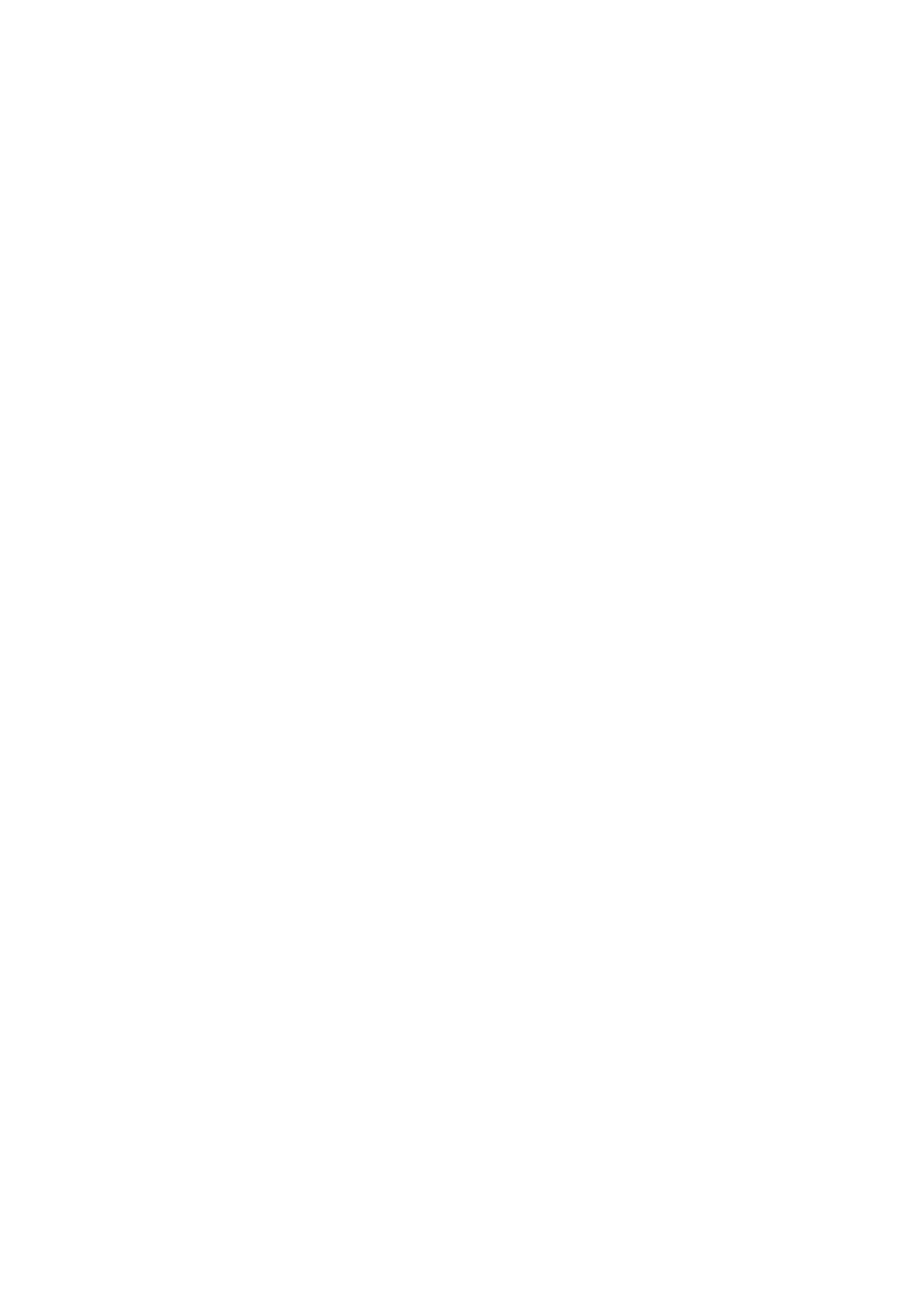

# **Ngā Mana Whenua o Tāmaki Makaurau Collective Redress Act 2014**

#### **109 Functions and powers**

- (1) The Maunga Authority has the powers and functions conferred on it by or under this Act or any other enactment.
- (2) In exercising its powers and carrying out its functions in relation to the maunga, the Maunga Authority must have regard to—
	- (a) the spiritual, ancestral, cultural, customary, and historical significance of the maunga to Ngā Mana Whenua o Tāmaki Makaurau; and
	- (b) section 41(2).
- (3) In exercising its powers and carrying out its functions in relation to the administered lands, the Maunga Authority must have regard to the spiritual, ancestral, cultural, customary, and historical significance of the administered lands to Ngā Mana Whenua o Tāmaki Makaurau.

[Emphasis added]

#### **41 Maunga must remain as reserves vested in trustee**

- (1) This section applies to each maunga once the maunga is—
	- (a) vested in the trustee under subpart 1, 2, or 3 of this Part; and
	- (b) Declared a reserve under any of sections 18 to 29, 33, and 39.
- (2) The maunga is held by the trustee for the common benefit of Ngā Mana Whenua o Tāmaki Makaurau and the other people of Auckland.

…

[Emphasis added]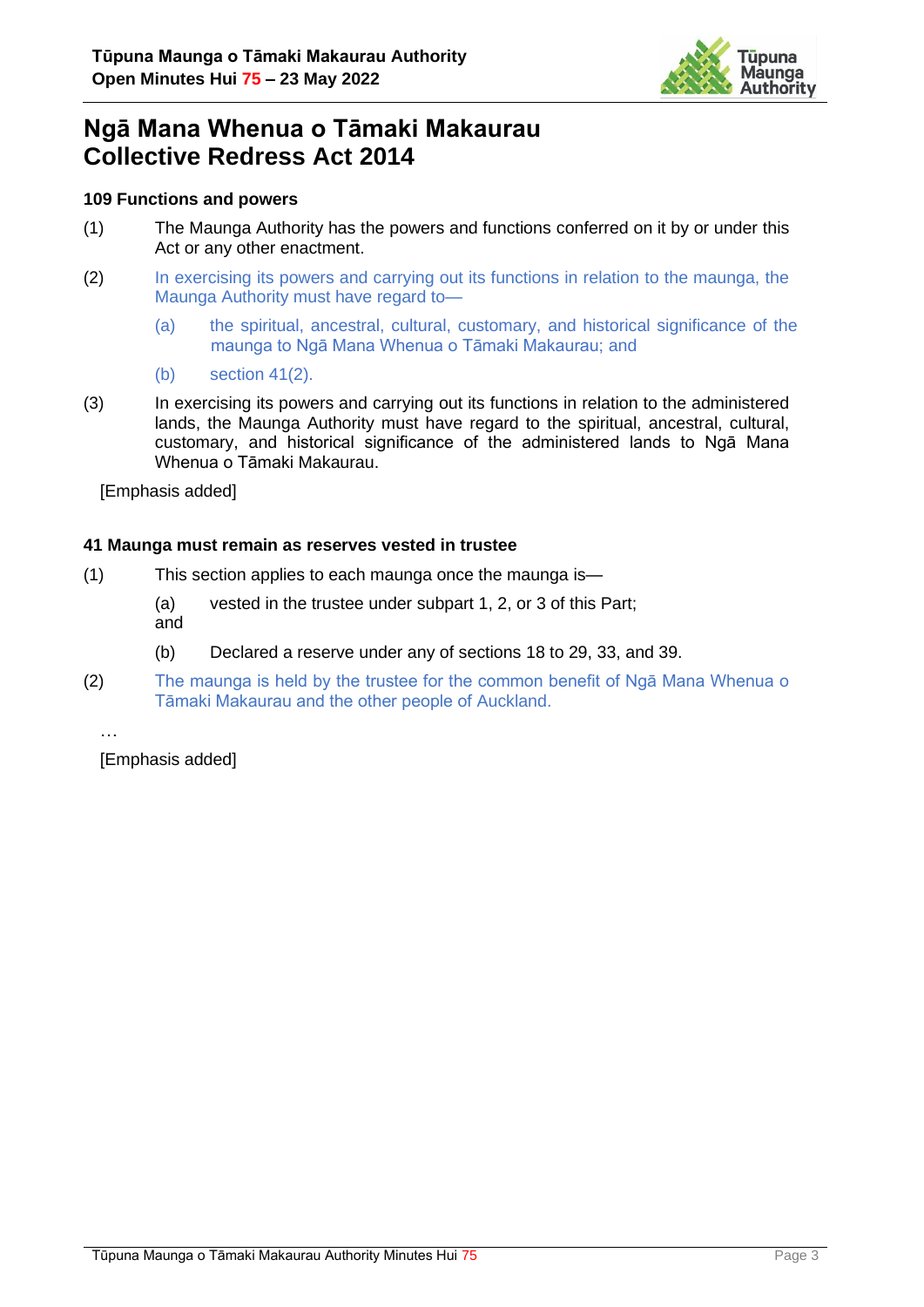

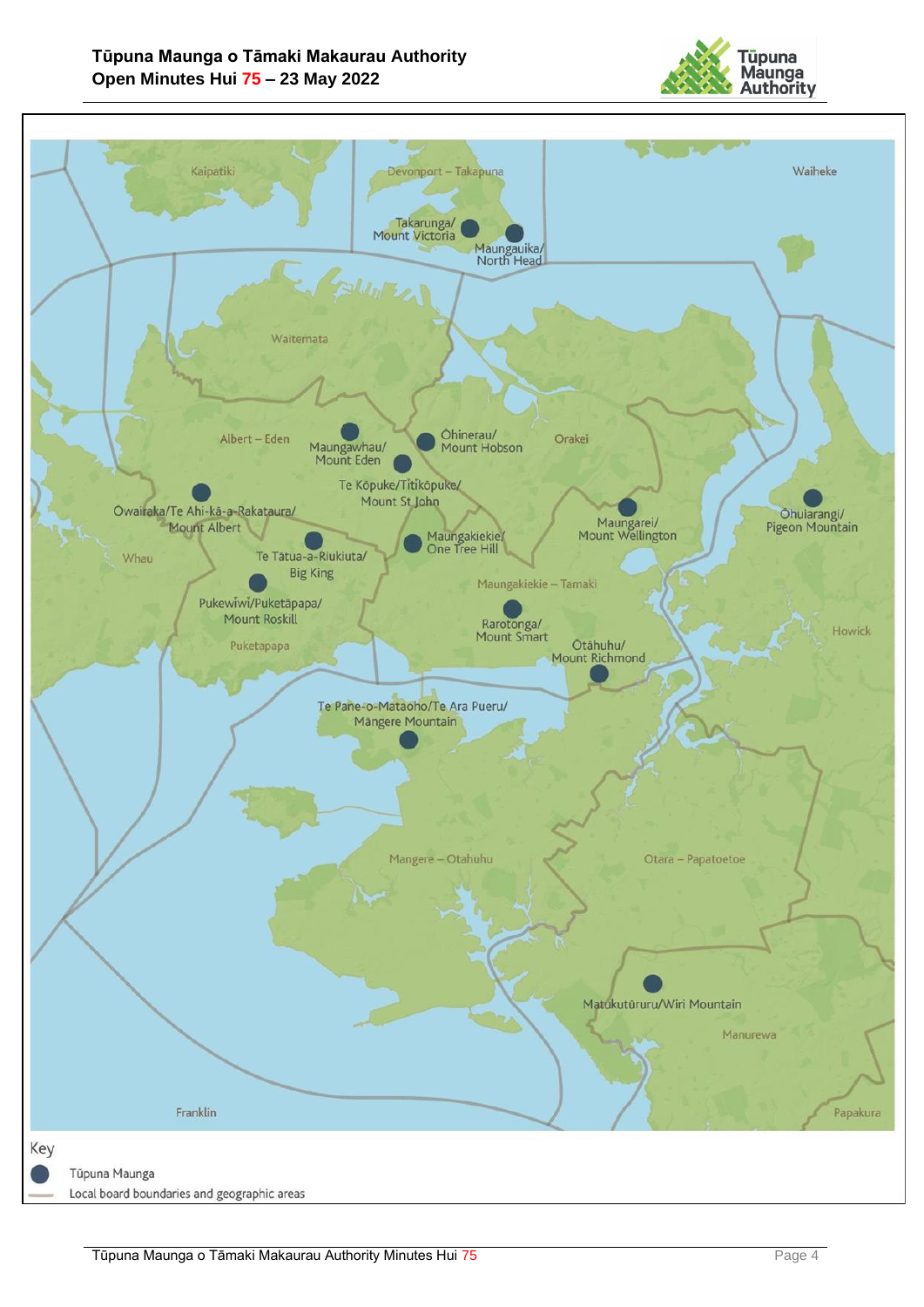

# **Tūpuna Maunga Reserve Status**\*

The following Tūpuna Maunga, with the relevant reserve status, are classified as reserves subject to the Reserves Act 1977

| <b>Maunga</b>                                          | <b>Reserve Status</b>                                          |
|--------------------------------------------------------|----------------------------------------------------------------|
| Matukutūruru                                           | <b>Historic reserve</b>                                        |
| Maungakiekie / One Tree Hill                           | <b>Recreation reserve</b>                                      |
| Maungarei / Mt Wellington                              | Recreation reserve, Local Purpose reserve                      |
| Maungawhau / Mount Eden                                | Historic reserve, Recreation reserve                           |
| Maungauika / North Head                                | <b>Historic reserve</b>                                        |
| Ōwairaka / Te Ahi-kā-a-Rakataura / Mount Albert        | <b>Recreation reserve</b>                                      |
| Pukewīwī / Puketāpapa / Mount Roskill                  | <b>Recreation reserve</b>                                      |
| Te Kōpuke / Tītīkōpuke / Mount St John                 | <b>Recreation reserve</b>                                      |
| Öhinerau / Mount Hobson                                | <b>Recreation reserve</b>                                      |
| Ohuiarangi / Pigeon Mountain                           | Historic reserve, Recreation reserve, Local<br>Purpose reserve |
| Ōtāhuhu / Mount Richmond                               | <b>Recreation reserve</b>                                      |
| Takarunga / Mount Victoria                             | Recreation reserve, Local Purpose reserve                      |
| Te Tātua-a-Riukiuta / Big King                         | <b>Recreation reserve</b>                                      |
| Te Ara Pueru / Te Pane-o-Mataaho / Mangere<br>Mountain | Historic reserve, Recreation reserve, Local<br>Purpose reserve |
| Rarotonga / Mount Smart                                | <b>Recreation reserve</b>                                      |

\* See sections 18-29, 33 (repealed), 39, 41, 47, 53, 54, and Schedules 1 & 2, 6 of Ngā Mana Whenua o Tāmaki Makaurau Collective Redress Act 2014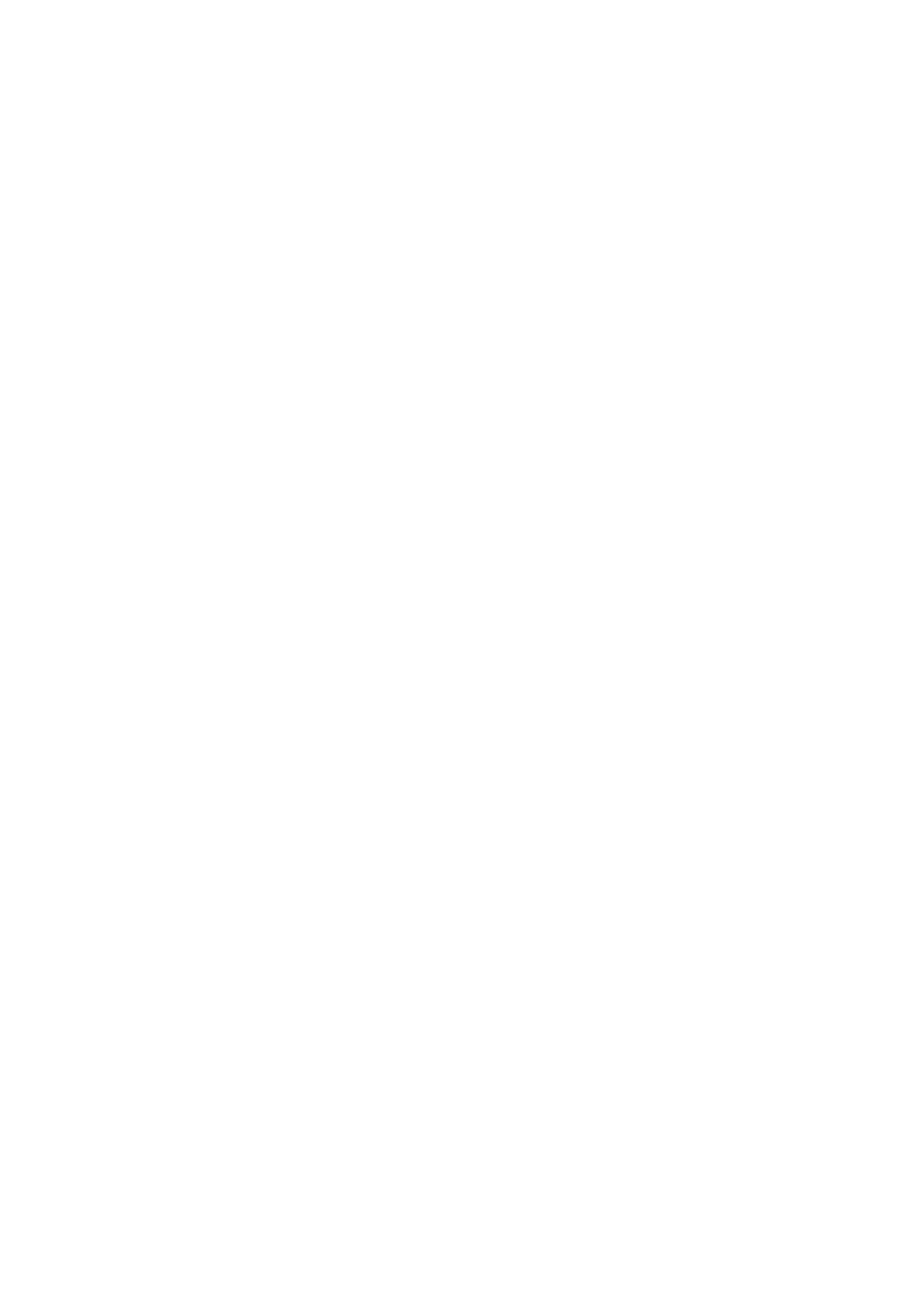

Member Dennis Kirkwood opened hui 75.

# **1 Apologies**

MOVED by Member P Majurey, seconded by Cr A Filipaina:

That the Tūpuna Maunga Authority:

a) **accept** the apologies from Member Clay Hawke, Zaelene Maxwell-Butler and Bernadette Papa for absence.

**CARRIED**

#### **2 Declaration of Interest**

MOVED by Member P Majurey, seconded by Cr A Filipaina:

That the Tūpuna Maunga Authority:

a) **note** there were no declarations of interest.

# **CARRIED**

#### **3 Confirmation of Minutes**

MOVED by Member P Majurey, seconded by Cr A Filipaina:

That the Tūpuna Maunga Authority:

b) **confirm** the minutes of Hui 73 held on Monday, 11 April 2022, as a true and accurate record.

#### **CARRIED**

#### **4 Tūpuna Maunga planting update**

Staff were acknowledged for the work done for this term. MOVED by Member P Majurey, seconded by Member T van Tonder:

That the Tūpuna Maunga Authority:

a) **note** the report

#### **CARRIED**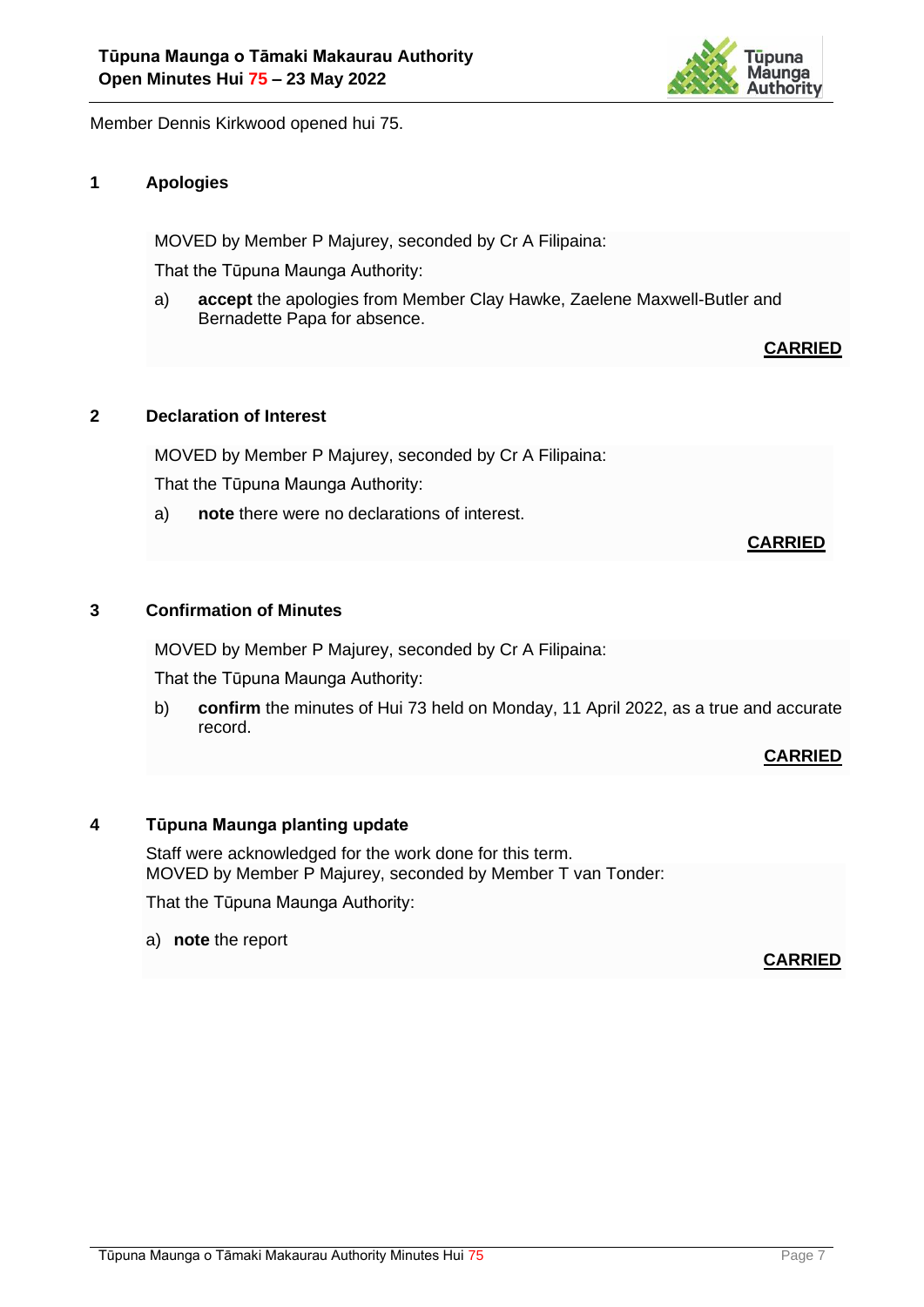

#### **5 Pest Free Howick Lease and Pigeon Mountain Cricket Club Sub-lease**

MOVED by Member P Majurey, seconded by Member Rawiri:

That the Tūpuna Maunga Authority:

- **a) resolves** to publicly notify pursuant to section 119 of the Reserves Act 1977 an intention to grant a lease to Pest Free Howick for one year plus one year right of renewal for the year round use of the 'pavilion' and part of the changing rooms/toilet block to utilise as a base for staff, education events and the storage and distribution of equipment to support Pest Free Howick's ecological restoration workstreams.
- **b) resolves** to publicly notify pursuant to section 119 of the Reserves Act 1977 an intention to grant a sub-lease to Pigeon Mountain Cricket Club for an initial term of 18 months with 1 x one year right of renewal for the year round use of part of the 'pavilion' for storage and the use of the 'pavilion' clubrooms area on Saturdays during the cricket season;
- **c) recognises** there may be submissions and a hearing pursuant to s120 of the Reserves Act 1977;
- **d) delegates** to the Chair and Deputy Chair the power to execute a lease and sub-lease, including a Maunga Outcomes Plan, with Pest Free Howick and Pigeon Mountain Cricket Club at a rental of \$0.10 and otherwise on the standard terms and conditions; and
- **e) resolves** to retain the 'pavilion' in Tūpuna Maunga Authority ownership and charge a maintenance fee to recover some of the costs associated with the annual maintenance programme.

**CARRIED**

#### **6 Sorrento Group Limited Lease**

Note: an amendment to clause a) was made with the agreement of the meeting. MOVED by Member P Majurey, seconded by Member C Makoare:

That the Tūpuna Maunga Authority:

- a) **delegates** to the Chair and Deputy Chair the power to execute the lease extension, including a Maunga Outcomes Plan, with the Sorrento Group Limited at the market rental (as previously determined by a registered valuer) and otherwise on the standard terms and conditions; and
- b) **resolves** to publicly notify pursuant to section 119 of the Reserves Act 1977 an intention to extend the lease for Sorrento for a two year term.
- c) **recognises** there may be submissions and a hearing pursuant to s120 of the Reserves Act 1977;
- d) **resolves** that no further extensions be granted to the lease on expiry after two years.

**CARRIED**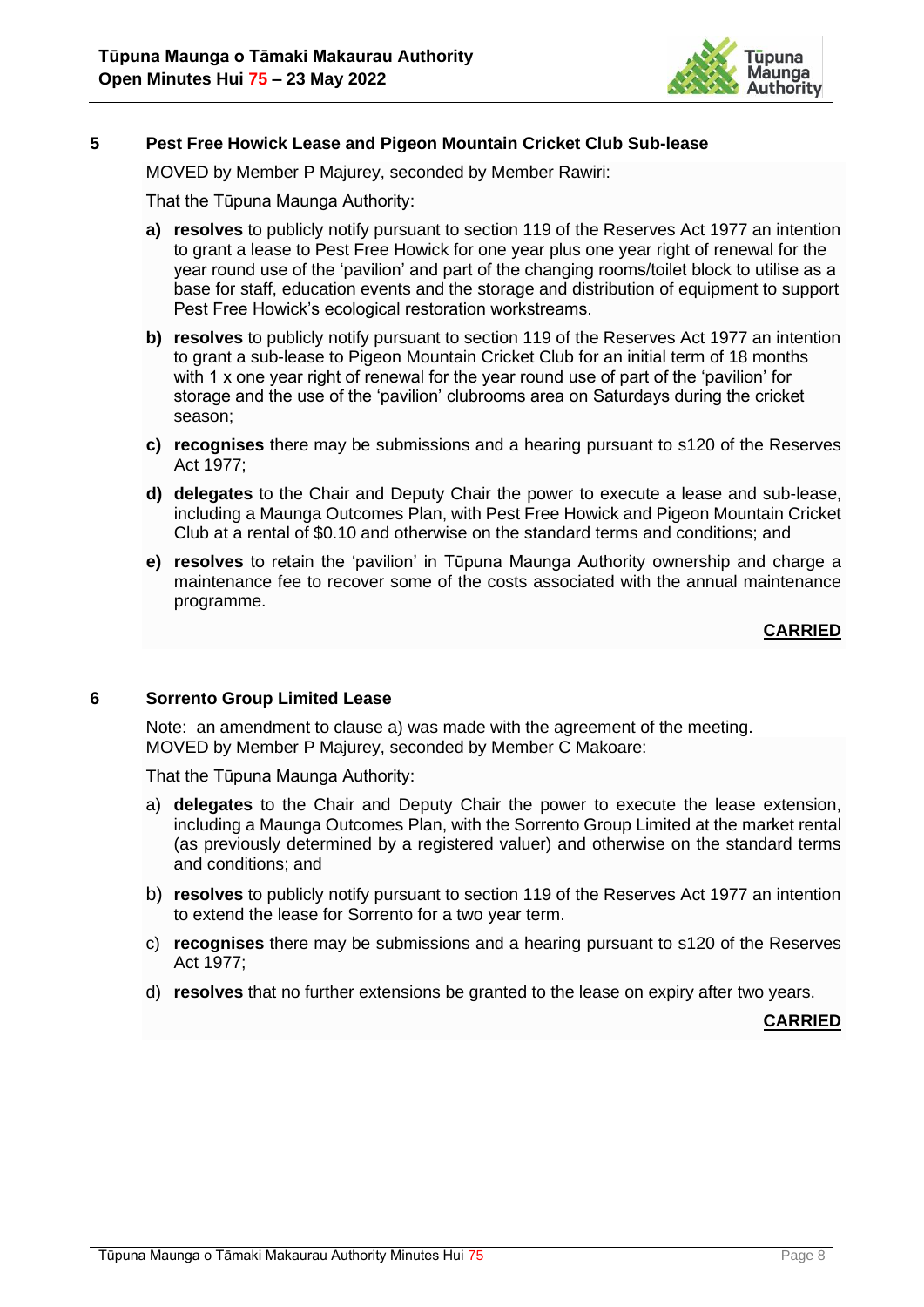

## **7 Tūpuna Maunga Authority: Quarter 3 Report**

MOVED by Member P Majurey, seconded by Member CC Casey:

That the Tūpuna Maunga Authority:

a) **note** the attached 3rd Quarter Report for the 2021/22 financial year.

**CARRIED**

# **8 Tūpuna Maunga o Tāmaki Makaurau Authority Draft Operational Plan 2022/23**

MOVED by Member P Majurey, seconded by Cr J Bartley:

That the Tūpuna Maunga Authority:

- a) **approve** the Tūpuna Maunga Authority Operational Plan 2022/23 (Attachment A) and the summary of the Tūpuna Maunga Authority Operational Plan 2022/23 (Attachment B).
- b) **delegate** authority to the Head of Co-governance to incorporate into the Operational Plan maps and photographs and any further minor typographical changes that may be identified.
- c) **note** the Auckland Council Governing Body will be invited to jointly approve the Tūpuna Maunga Authority Operational Plan 2022/23 and the summary of the Tūpuna Maunga Authority Operational Plan 2022/23 for inclusion in the Annual Plan 2022/23.

**CARRIED**

## **9 Tūpuna Maunga Authority - Annual Financial Report for year ending 30 June 2021**

MOVED by Member P Majurey, seconded by Member D Kirkwood:

That the Tūpuna Maunga Authority:

- a) **receive** the Annual Financial Report for the year ending 30 June 2021 (Attachment A).
- b) **receive** the letter from the chief executive of Auckland Council confirming that the Annual Financial Report is accurate (Attachment B).
- c) **note** the members' attendance register for the period 1 July 2020 to 30 June 2021 (Attachment C).

**CARRIED**

### **10 Registers**

MOVED by Member P Majurey, seconded by Cr A Filipaina:

That the Tūpuna Maunga Authority:

a) **note** the attached Registers, which have been updated since Hui 72 (14 March 2022).

**CARRIED**